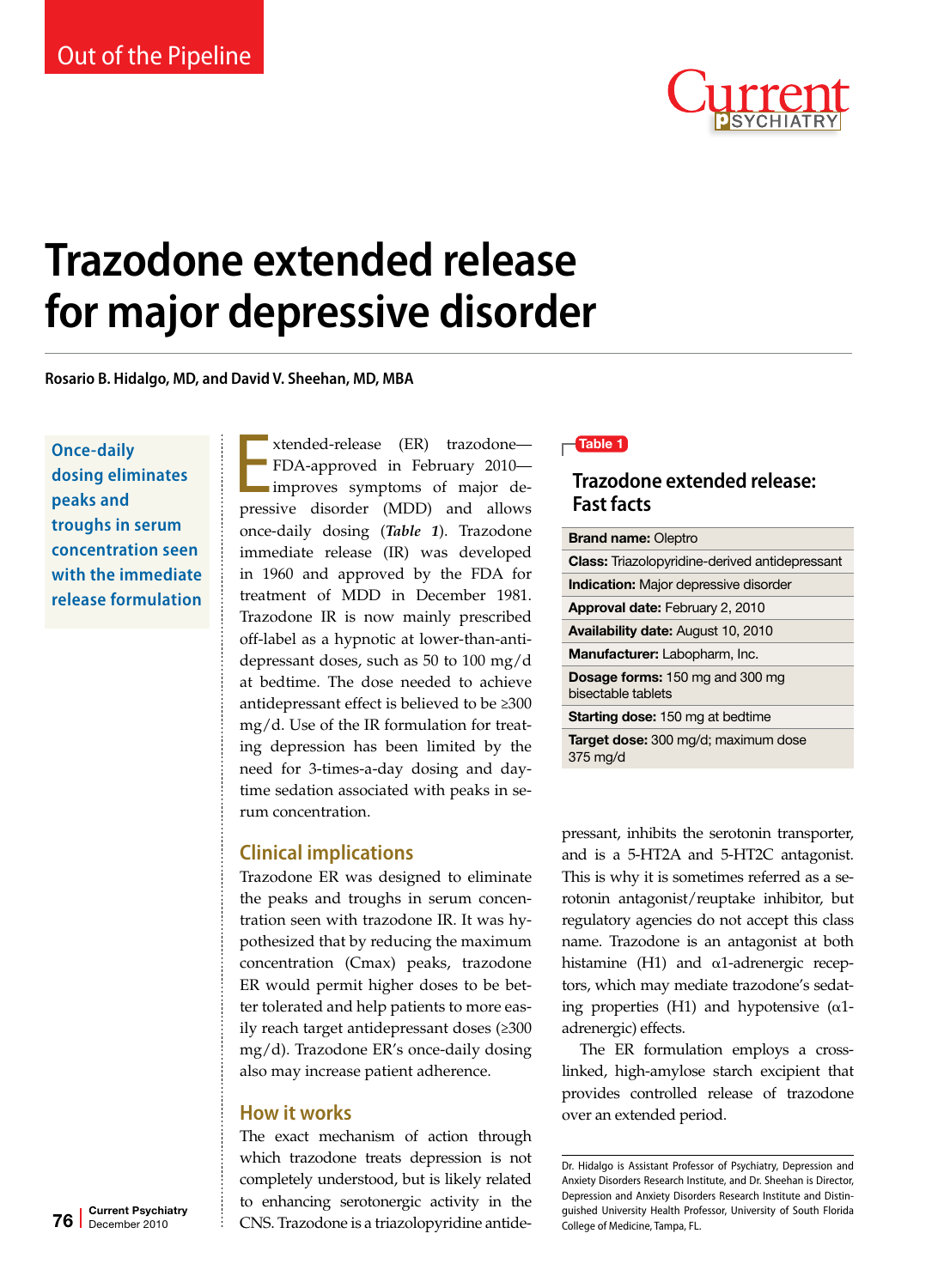## **Pharmacokinetics**

Trazodone ER has linear pharmacokinetics in doses from 75 to 375 mg. Trazodone ER, 300 mg/d, provides a steady-state exposure equivalent to 100 mg of trazodone IR given 3 times daily, while having a lower Cmax. A high-fat meal can increase Cmax of trazodone ER by 1.9-fold. Trazodone is extensively biotransformed in the liver via the cytochrome P450 (CYP) 3A4 pathway and its metabolites are eliminated within 72 hours. Elimination is predominantly renal, with 70% to 75% of an oral dose being recovered in the urine within 72 hours.<sup>1</sup> This formulation maintains its controlled-release properties if bisected.

Because trazodone is a substrate of the CYP3A4 enzyme, its metabolism can be inhibited by CYP3A4 inhibitors. Exercise caution when coadministering medications that cause CYP3A4 inhibition with trazodone ER. The effect of short-term administration of ritonavir (4 doses of 200 mg) on the pharmacokinetics of a single dose of trazodone (50 mg) has been studied in 10 healthy subjects.2 The Cmax of trazodone increased by 34%, area under the curve increased 2.4-fold, half-life increased by 2.2-fold, and clearance decreased by 52%. There is no difference in the half-life between the IR and ER formulations because the ER formulation influences only the release kinetics of the drug, not the half-life of the medication.

## **Efficacy**

Efficacy of trazodone for MDD initially was established in trials conducted with trazodone IR.3-10 The efficacy of the ER formulation was established in a multi-center randomized, double-blind, placebo-controlled trial with 412 patients (age 18 to 80). Patients who met DSM-IV criteria for MDD were randomly assigned to trazodone ER (n=206) or placebo (n=206) for 8 weeks.<sup>11</sup> This study showed a statistically significant difference between trazodone ER and placebo after 8 weeks of treatment on the primary outcome measure, which was a change in score on the 17-item Hamilton Depression Rating scale (HAM-D-17). HAM-D-17 scores decreased 11.4 points in the trazodone ER group and 9.3 points in the placebo group ( $P = .012$  in the modified intent to treat [ITT] population;  $P = .009$  in the completer analysis). This difference was seen from week 1 and throughout the study. Efficacy of trazodone ER was further supported by statistically significant differences between the drug and placebo in 7 of 13 secondary efficacy endpoints in both the modified ITT and per protocol (PP) populations (HAM-D-17 mood item, mean Montgomery-Åsberg Depression Rating Scale [MADRS] total score, mean Clinical Global Impressions Severity of Illness [CGI-S] score, percentage of HAM-D-17 responders, and 3 quality of sleep items [overall quality of sleep, trouble falling asleep, and awakening during the night]). Overall effect sizes for the HAM-D-17 were -0.26 (modified ITT-last observation carried forward [LOCF] dataset) and -0.33 (PP/observed cases [OC] dataset). The effect sizes in MADRS scores were -0.22 and -0.29 for the modified ITT-LOCF and the PP/OC analyses, respectively.12

**Sleep measures.** In the study sample >90% of patients had insomnia at baseline (defined as a score ≥2 in any HAM-D-17 sleep item or sum of all 3 sleep items of ≥4). Patients receiving trazodone ER had significant improvement in all 3 HAM-D-17 sleep items. Subjects reported improvement in the overall quality of sleep and awakening during the night after the first week of treatment. Investigators found no significant interaction between improvements in core symptoms of depression and baseline MADRS reduced sleep item or early changes in the HAM-D-17 sleep items. This suggests that the antidepressant effect of trazodone ER was independent of severity of sleep difficulties at baseline and of improvement in insomnia during the study.<sup>12</sup>

Researchers observed improvement in suicidal ideation on MADRS (item 10) and HAM-D-17 (item 3) after 8 weeks of treatment (effect size -0.2 favoring trazodone ER over placebo).<sup>12</sup>

## **Clinical Point**

Compared with placebo, trazodone ER resulted in a statistically significant difference in change in HAM-D-17 score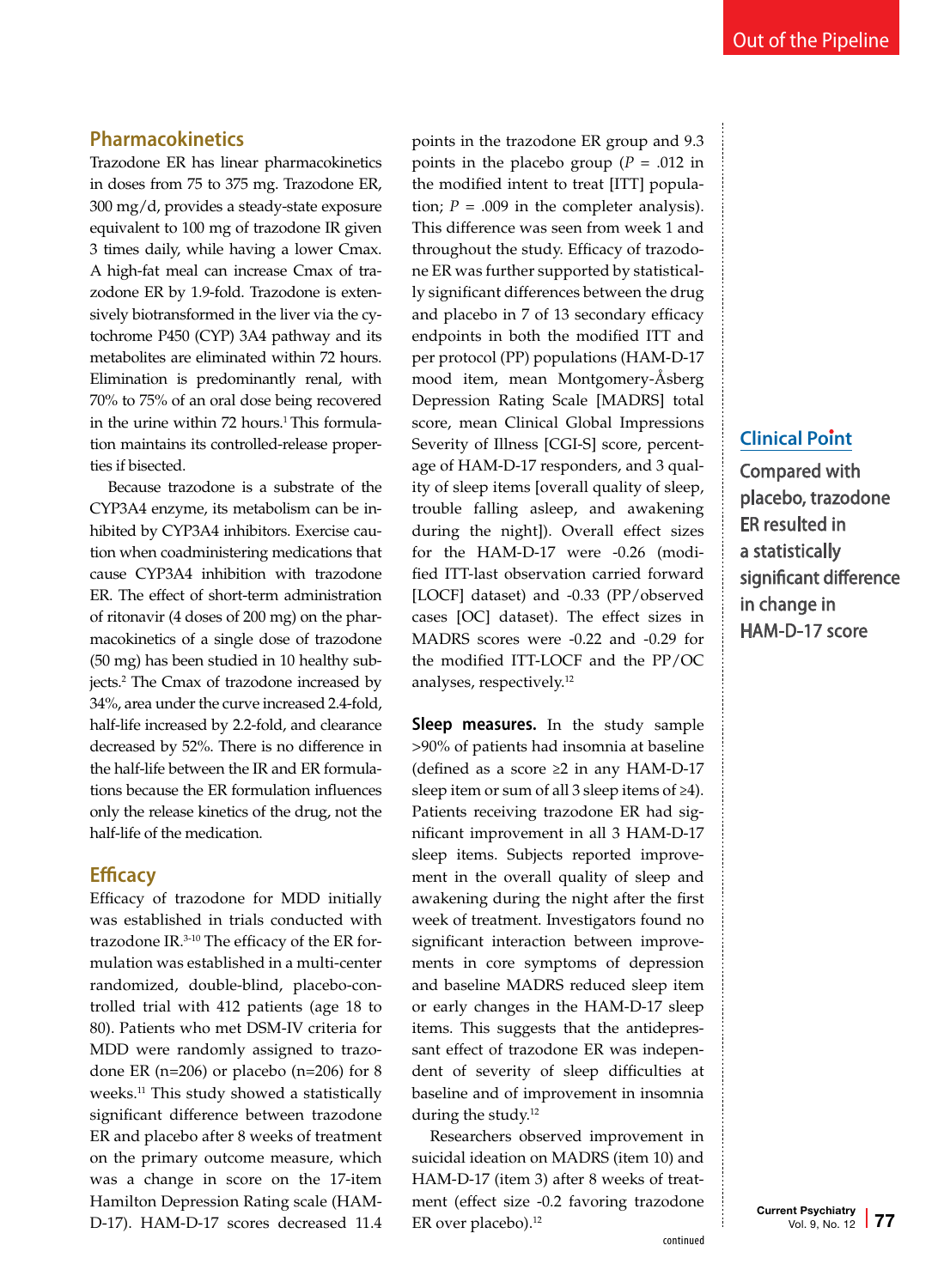## $\Gamma$ Table 2

## **Trazodone extended release treatment-emergent adverse events\***

|                              | Trazodone ER (n=202) | Placebo (n=204) |
|------------------------------|----------------------|-----------------|
| Headache                     | 67 (33%)             | 55 (27%)        |
| Somnolence                   | 63 (31%)             | 32 (16%)        |
| Dry mouth                    | 51 (25%)             | 26 (13%)        |
| <b>Dizziness</b>             | 50 (25%)             | 25 (12%)        |
| <b>Nausea</b>                | 42 (21%)             | 26 (13%)        |
| Sedation                     | 34 (17%)             | 7(3%)           |
| Fatigue                      | 30 (15%)             | 17 (8%)         |
| Diarrhea                     | 19 (9%)              | 23 (11%)        |
| Constipation                 | 16 (8%)              | 4(2%)           |
| Back pain                    | 11 (5%)              | 7(3%)           |
| <b>Blurred vision</b>        | 11 (5%)              | $0(0\%)$        |
| *Reported by ≥5% of patients |                      |                 |

## **Clinical Point**

The most common side effects leading to discontinuation were dizziness, sedation, and somnolence

In 2 European comparative, randomized, double-blind trials, trazodone prolonged release showed similar antidepressant efficacy as paroxetine<sup>4</sup> and setraline<sup>5</sup> as measured by HAM-D, MADRS, and CGI-S. This prolonged release formulation made in Europe is not the same technology as the ER formulation recently approved

## **Tolerability**

by the FDA.

Source: Reference 11

In the pivotal registration study, trazodone ER was well tolerated at a mean dose of 310 mg/d. $11$  Twenty-five patients (12.4%) in the trazodone ER group discontinued the drug because of side effects. The most common side effects leading to discontinuation in the active treatment group were dizziness (n=7), sedation (n=5), and somnolence (n=3).<sup>11</sup> The most frequent adverse events reported at any study time point were headache (33%), somnolence (31%), dry mouth (25%), dizziness (25%), nausea (21%), sedation (17%), and fatigue (15%)  $(Table \ 2)$ .<sup>11</sup> In general, these adverse events were mild to moderate and shortlived; most side effects resolved within the first 2 to 3 weeks of treatment with trazodone ER.<sup>11</sup>

Sexual side effects—delayed ejaculation, delayed time to orgasm, or orgasmic blockade—are common with many antidepressants. In the pivotal registration study, the incidence of sexual side effects was low (4.9% with trazodone ER vs 2.5% with placebo). $11$  This is much lower than the rates typically found with selective serotonin reuptake inhibitors and serotoninnorepinephrine reuptake inhibitors, which range from 17% to 41%.<sup>13,14</sup> This benefit is thought to be mediated through 5-HT2A and 5-HT2C antagonism. Priapism has been reported in trazodone IR at rates ranging from 1 in 1,000 to 1 in 10,000 and does not appear to be dose-related.15 The rate of priapism in persons using agents for erectile dysfunction ranges from .05% to 6%.15 No case of priapism was seen in the trazodone ER study; however, with its sample size of 412 patients this study was not powered to adequately detect this adverse event.<sup>11</sup>

There was no significant weight gain difference between the active drug and placebo groups over 8 weeks of treatment.

**Safety.** Trazodone ER should not be used within 14 days of taking a monoamine oxidase inhibitor.<sup>1</sup> Trazodone carries a pregnancy category C, meaning that it should continued on page 84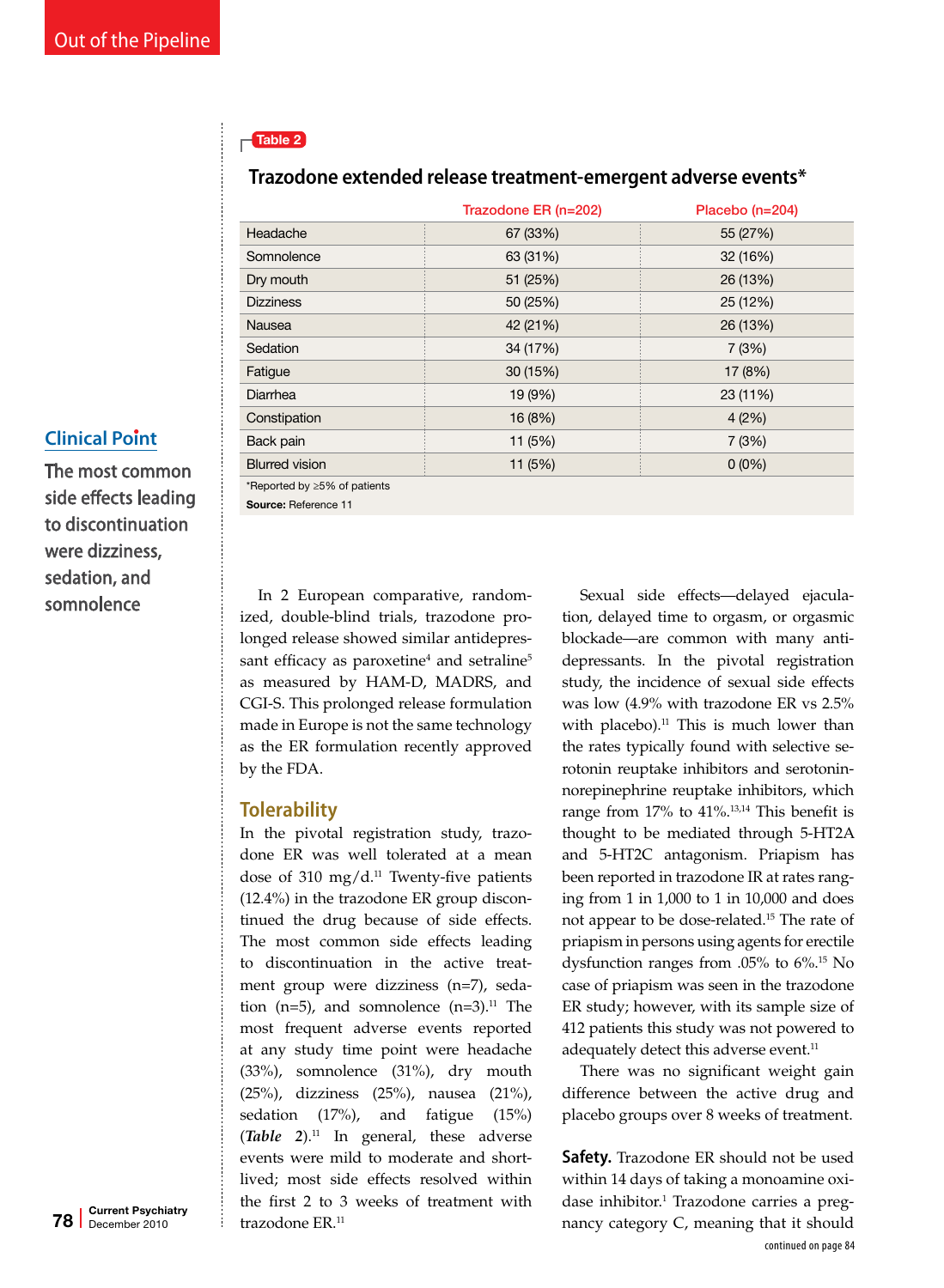#### continued from page 78

#### **Related Resource**

• Extended-release trazodone (Oleptro) prescribing information. www.oleptro.com/images/9379.pdf.

#### **Drug Brand Names**

Paroxetine • Paxil Trazodone • Desyrel

## Ritonavir • Norvir Trazodone extended-Sertraline • Zoloft release • Oleptro

#### **Disclosures**

Dr. Hidalgo receives grant/research support from AstraZeneca, CeNeRx Biopharma, Centers for Disease Control and Prevention, Dainippon Sumitomo Pharma America, Inc., Eli Lilly and Company, Forest Laboratories, Indevus Pharmaceuticals, Janssen Pharmaceuticals, Labopharm, Otsuka, Pfizer, Inc., Repligen Corp., Sanofi-Synthelabo, Sepracor, and the University of South Florida, and is consultant to the MAPI Institute.

Dr. Sheehan has received grant funding support from, been affiliated with, or received honoraria and travel expenses related to lectures/presentations or consultant activities from the following organizations: Abbott Laboratories,<sup>1,2,3</sup> Ad Hoc Committee, Treatment Drug and Assessment Research Review,<sup>1</sup> Alexza,<sup>1</sup> Alza Pharmaceuticals, Palo Alto, CA,<sup>1</sup> the American Medical Association,<sup>2</sup> American Psychiatric Association Task Force on Benzodiazepine Dependency,<sup>1</sup> American Psychiatric Association Task Force on Treatments of Psychiatric Disorders,<sup>1</sup> American Psychiatric Association Working Group to Revise DSM III Anxiety Disorders Section,<sup>1</sup> Anclote Foundation,<sup>2</sup> Anxiety Disorders Resource Center,<sup>1</sup> Anxiety Drug Efficacy Case, the FDA,<sup>1</sup> Applied Health Outcomes/Xcenda,<sup>1</sup> AstraZeneca,<sup>1,2,3</sup> Avera Pharmaceuticals,<sup>1,2</sup> Boehringer Ingelheim,<sup>3</sup> Boots Pharmaceuticals,<sup>3</sup> Bristol-Myers Squibb,<sup>1,2,3</sup> Burroughs Wellcome,<sup>2,3</sup> Cephalon,<sup>1</sup> Charter Hospitals,<sup>3</sup> Ciba Geigy,<sup>3</sup> Committee (RRC) of the National Institute for Mental Health on Anxiety and Phobic Disorder Projects,<sup>1</sup> Connecticut and Ohio Academies of Family Physicians,<sup>1</sup> Cortex Pharmaceutical,<sup>1</sup> Council on Anxiety Disorders,<sup>1</sup> CPC Coliseum Medical Center,<sup>1</sup> Cypress

Bioscience,<sup>1</sup> Dista Products Company,<sup>3</sup> Division of Drugs and Technology, American Medical Association,<sup>1</sup> Eisai,<sup>1,2</sup> Eli Lilly and Company,<sup>2,3</sup> Excerpta Medica Asia,<sup>3</sup> Faxmed, Inc.,<sup>1</sup> Forest Laboratories,<sup>1,2</sup> Glaxo Pharmaceuticals,<sup>3</sup> GlaxoSmithKline,<sup>1,2,3</sup> Glaxo-Wellcome,<sup>2</sup> Hospital Corporation of America,<sup>3</sup> Humana,<sup>3</sup> ICI,<sup>3</sup> INC Research,<sup>1</sup> International Clinical Research (ICR),2 International Society for CNS Drug Development (ISCDD),<sup>1</sup> Janssen Pharmaceuticals,<sup>1,2,3</sup> Jazz Pharmaceuticals,<sup>1,2</sup> Kali-Duphar,<sup>2,3</sup> Labopharm,<sup>1</sup> Layton Bioscience,<sup>1</sup> Lilly Research Laboratories,<sup>1</sup> Lundbeck, Denmark,<sup>1</sup> Marion Merrell Dow,<sup>3</sup> McNeil Pharmaceuticals,<sup>3</sup> Mead Johnson,<sup>2,3</sup> Medical Outcome Systems,<sup>4</sup> MediciNova,<sup>1,2</sup> Merck Sharp & Dohme,<sup>2,3</sup> National Anxiety Awareness Program,<sup>1</sup> National Anxiety Foundation,<sup>1</sup> National Depressive and Manic Depressive Association,<sup>1</sup> National Institute on Drug Abuse,<sup>2</sup> National Institute of Health,<sup>2</sup> Neuronetics,<sup>1</sup> Novartis Pharmaceuticals Corp.,<sup>2</sup> Novo Nordisk,<sup>3</sup> Organon,<sup>1,3</sup> Orion Pharma,<sup>1</sup> Parexel International Corporation,<sup>1</sup> Parke-Davis,<sup>2,3</sup> Pfizer, Inc.,<sup>1,2,3</sup> Pharmacia,<sup>1</sup> Pharmacia and Upjohn,<sup>1,3</sup> Philadelphia College of Pharmacy and Science,<sup>1</sup> Pierre Fabre, France,<sup>1</sup> Quintiles,<sup>2</sup> Rhone Laboratories,<sup>3</sup> Rhone-Poulenc Rorer Pharmaceuticals,<sup>3</sup> Roche,<sup>1</sup> Roerig,<sup>3</sup> Sandoz Pharmaceuticals,<sup>2,3</sup> sanofi-aventis,<sup>1,2,3</sup> Sanofi-Synthelabo Recherche,<sup>1,2</sup> Schering Corporation,<sup>3</sup> Sepracor,<sup>1</sup> Shire Laboratories, Inc.,<sup>1</sup> SmithKline Beecham,<sup>1,2,3</sup> Solvay Pharmaceuticals,<sup>1,3</sup> Takeda Pharmaceuticals,<sup>1</sup> Tampa General Hospital,<sup>1</sup> University of South Florida Psychiatry Center,<sup>2</sup> University of South Florida College of Medicine, TAP Pharmaceuticals,<sup>2,3</sup> Targacept,<sup>1</sup> Tampa General Hospital-University Psychiatry Center,<sup>3</sup> Tikvah Therapeutics,<sup>1</sup> Titan Pharmaceuticals,<sup>1</sup> United Bioscience,<sup>2</sup> The Upjohn Company,1,2,3 U.S. Congress-House of Representatives Committee,<sup>1</sup> University of South Florida Friends of Research in Psychiatry, Board of Trustees,<sup>1</sup> Warner Chilcott,<sup>2,3</sup> World Health Organization,<sup>1</sup> Worldwide Clinical Trials,<sup>2</sup> Wyeth-Ayerst,<sup>1,2,3</sup> ZARS,<sup>1</sup> and Zeneca Pharmaceuticals.<sup>1</sup>

1: Consultant; 2: Grant/Research Support; 3: Lectures/ Presentations; 4: Stock Holder

be used only if the potential benefit justifies potential risk to the fetus. In animal studies, trazodone has been shown to cause increased fetal resorption and congenital anomalities with doses up to 50 times the maximum human dose (375 mg/d). Trazodone may be secreted in breast milk. The drug is best avoided in patients with recent myocardial infarction.

## **Dosing**

The recommended starting dose is 150 mg/d at bedtime. The dose may be increased by 75 mg/d every 3 days, but the maximum dose should not exceed 375 mg/d.<sup>1</sup> Trazodone ER is available in 150 mg or 300 mg bisectable tablets. Breaking the tablets in half does not affect the controlled release, but they should not be chewed or crushed.

## **Bottom Line**

Trazodone ER is an effective treatment for major depressive disorder (MDD), has an acceptable tolerability profile, and allows once-daily dosing. The most common adverse events are somnolence, sedation, headache, dry mouth, and dizziness. The beneficial effect on sleep quality may be helpful in patients with MDD who have insomnia, making it less necessary to coadminister hypnotics and anxiolytics.

### **Clinical Point**

The recommended starting dose is 150 mg/d at bedtime; it may be increased by 75 mg/d every 3 days, but should not exceed 375 mg/d